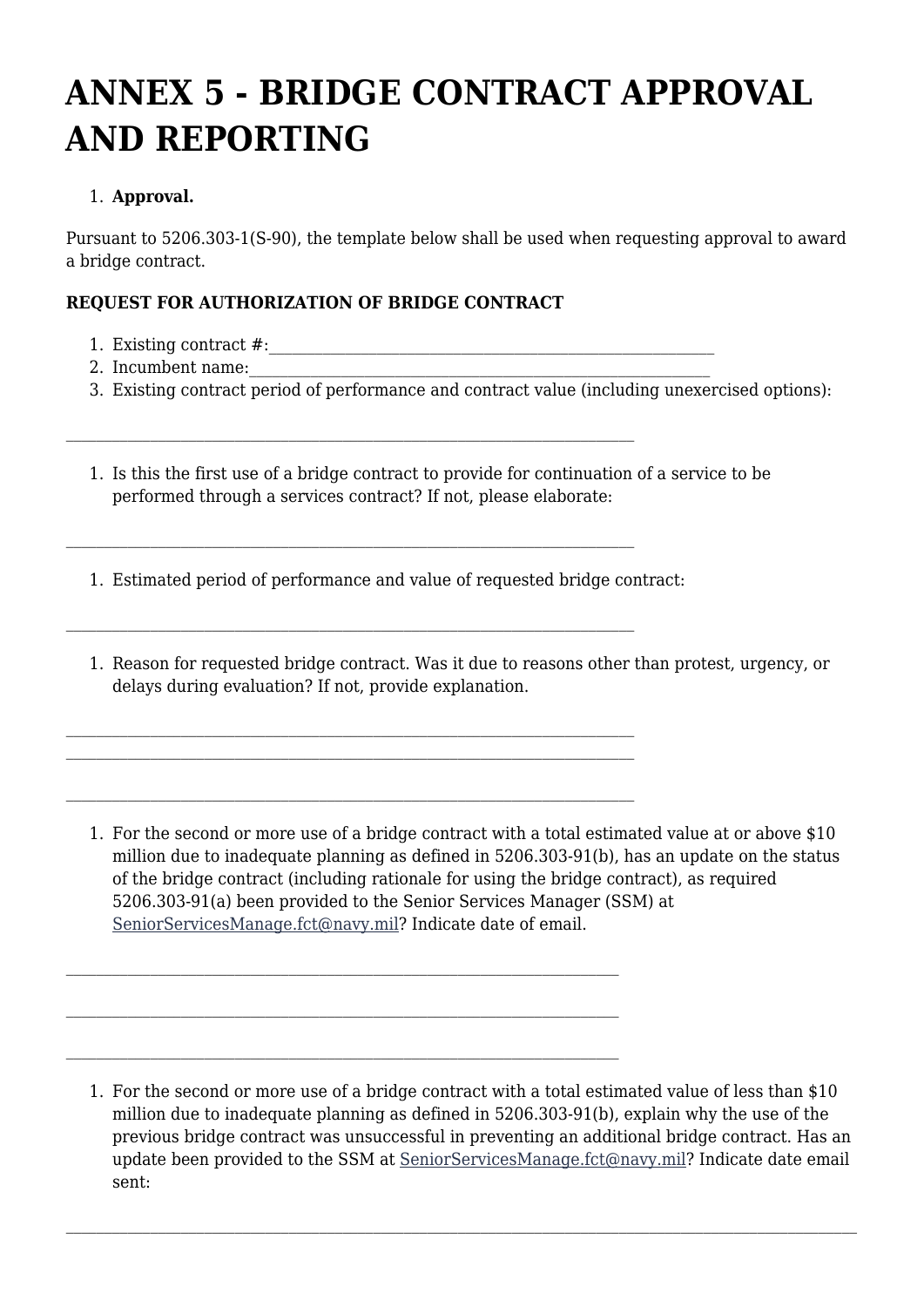1. Actions Taken to Eliminate Future Need for Bridge Contract: (address whether the acquisition strategy is full and open, limited competition, or sole source)

#### **CERTIFICATIONS AND APPROVAL**

#### TECHNICAL/REQUIREMENTS CERTIFICATION

I certify that the facts and representations under my cognizance which are included in this request for authorization of a bridge contract are complete and accurate to the best of my knowledge and belief.

Technical Cognizance:

Signature Name (Printed) Phone No. Date

Requirements Cognizance:

Signature Name (Printed) Phone No. Date

CONTRACTING OFFICER CERTIFICATION

I certify that the facts and representations for this request for authorization of a bridge contract are accurate and complete to the best of my knowledge and belief.

Signature Name (Printed) Phone No. Date

ACQUISITION VALUED \$700,000 OR LESS

ACTIVITY CHIEF OF THE CONTRACTING OFFICE APPROVAL

Upon the basis of the information contained in this request, I hereby approve, as the Activity Chief of the Contracting Office, the negotiation of a bridge contract valued at \$700,000 or less as described herein.

Signature Name (Printed) Date

ACQUISITION VALUED BETWEEN \$700,000 AND \$5,500,000

ECHELON II CHIEF OF THE CONTRACTING OFFICE APPROVAL

Upon the basis of the information contained in this request, I hereby approve, as the Echelon II/III